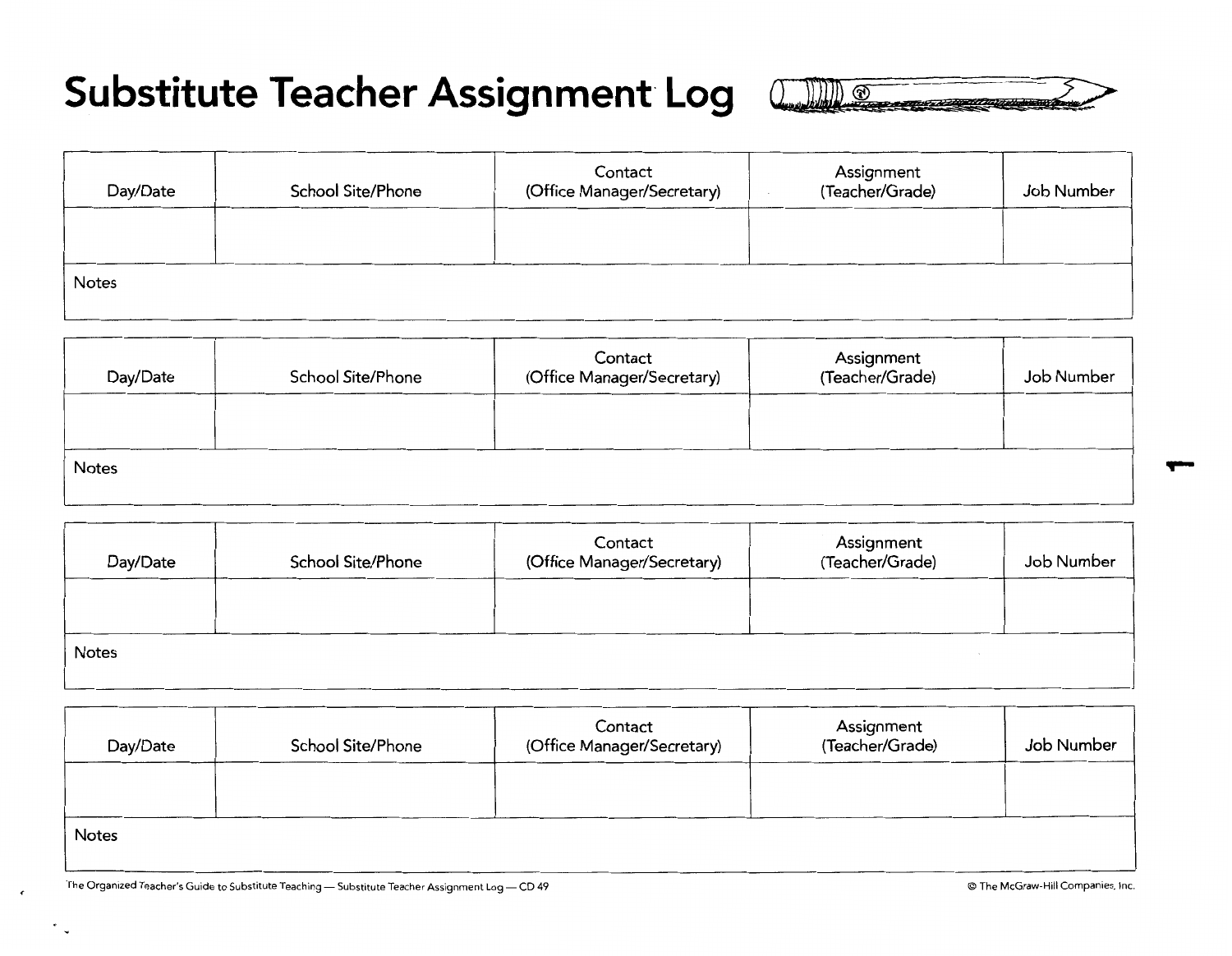# **Substitute Teacher Job Log**

| Date    |                   | Day |       |          |         | Time                        |
|---------|-------------------|-----|-------|----------|---------|-----------------------------|
| School  |                   |     | Grade |          | Teacher |                             |
| Phone   | <b>Start Time</b> |     |       | End Time |         | Length of Assignment (Days) |
| Address |                   |     |       |          |         |                             |
| Notes   |                   |     |       |          |         |                             |

| Date    |                   | Day |       |          |         | Time                        |
|---------|-------------------|-----|-------|----------|---------|-----------------------------|
| School  |                   |     | Grade |          | Teacher |                             |
| Phone   | <b>Start Time</b> |     |       | End Time |         | Length of Assignment (Days) |
| Address |                   |     |       |          |         |                             |
| Notes   |                   |     |       |          |         | ົ'ດ                         |

| Date    |                   | Day |          |  |                             |         | Time   |
|---------|-------------------|-----|----------|--|-----------------------------|---------|--------|
| School  |                   |     | Grade    |  |                             | Teacher |        |
| Phone   | <b>Start Time</b> |     | End Time |  | Length of Assignment (Days) |         |        |
| Address |                   |     |          |  |                             |         |        |
| Notes   |                   |     |          |  |                             |         | ה<br>ה |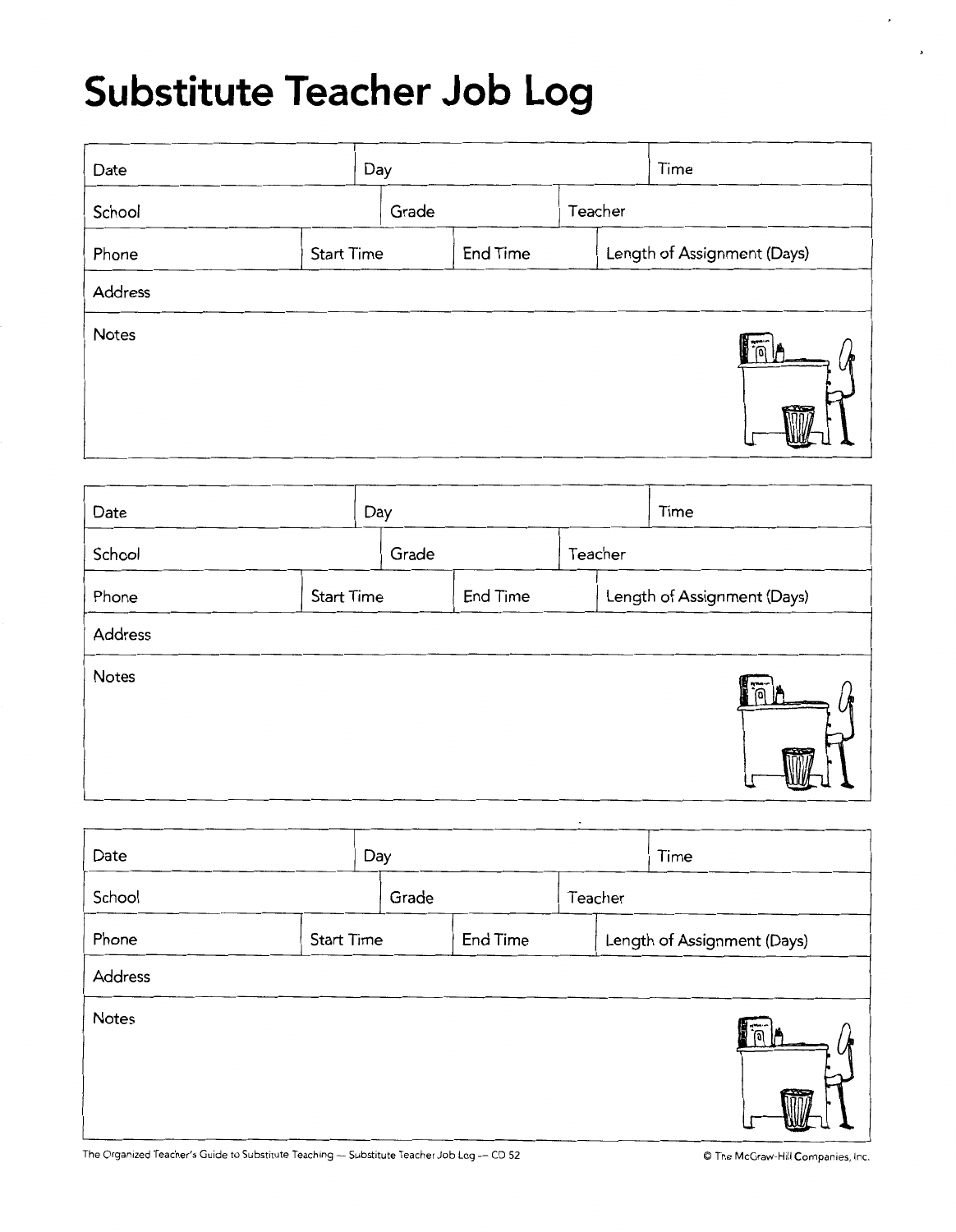| <b>Daily Checklist</b>                                                     | <b>Daily Checklist</b>                                                     |
|----------------------------------------------------------------------------|----------------------------------------------------------------------------|
| At home                                                                    | At home                                                                    |
| $\Box$ School information                                                  | $\sqsupset$ School information                                             |
|                                                                            | School name _________________________<br>G                                 |
|                                                                            |                                                                            |
|                                                                            | Telephone ______________________                                           |
|                                                                            |                                                                            |
| Grade Room                                                                 | Grade _________ Room _______                                               |
| $Job number \_\_$                                                          |                                                                            |
| Backpack/materials/supplies                                                | $\Box$ Backpack/materials/supplies                                         |
| Clothes laid out                                                           | $\Box$ Clothes laid out                                                    |
| □ Water, snacks, and lunch                                                 | $\square$ Water, snacks, and lunch                                         |
| On arrival at school                                                       | On arrival at school                                                       |
| $\Box$ Sign in at school office.                                           | $\Box$ Sign in at school office.                                           |
| $\Box$ Pick up keys.                                                       | $\Box$ Pick up keys.                                                       |
| □ Get schedule and note any changes.                                       | $\Box$ Get schedule and note any changes.                                  |
| $\Box$ Get map or directions to assigned classroom.                        | $\Box$ Get map or directions to assigned classroom.                        |
| Get map or directions to teacher lounge, copy<br>room, and nurse's office. | Get map or directions to teacher lounge, copy<br>room, and nurse's office. |
| $\Box$ Find out where to pick up and dismiss students.                     | $\Box$ Find out where to pick up and dismiss students.                     |
| In the classroom                                                           | In the classroom                                                           |
| Review plans/instructions.                                                 | $\Box$ Review plans/instructions.                                          |
| Unpack; organize.                                                          | Unpack; organize.                                                          |
| Write name and date on board.                                              | Write name and date on board.                                              |
| $\Box$ Locate needed supplies (scissors, etc.).                            | $\Box$ Locate needed supplies (scissors, etc.).                            |
| $\Box$ Meet neighboring teacher(s).                                        | $\Box$ Meet neighboring teacher(s).                                        |
| At the end of the day                                                      | At the end of the day                                                      |
| Thank class; distribute rewards.                                           | Thank class; distribute rewards.                                           |
| Clean room (leave it as you found it).                                     | Clean room (leave it as you found it).                                     |
| Leave feedback note.                                                       | $\Box$ Leave feedback note.                                                |
| Write down personal information.                                           | Write down personal information.                                           |
| Return keys to office.                                                     | Return keys to office.<br>$\Box$                                           |
| Sign out at office.                                                        | Sign out at office.<br>∐                                                   |
| $\Box$ Leave personal information at office.                               | $\Box$ Leave personal information at office.                               |

The Organized Teacher's Guide to Substitute Teaching - Daily Checklist - CD 12

 $\overline{\phantom{a}}$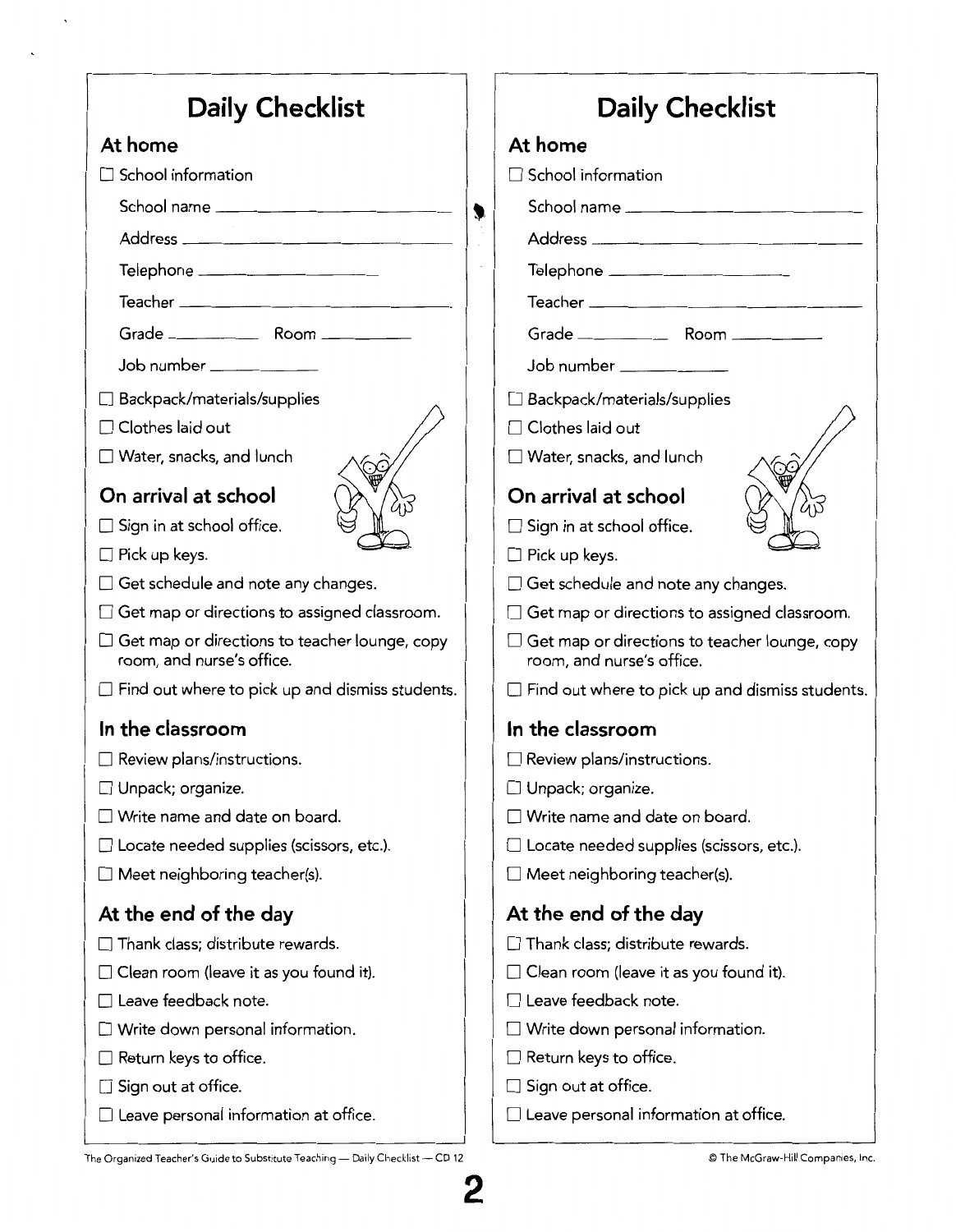# **Parent Letter 2**

| Dear Parent,<br>of substitute-teaching for your child's teacher.<br>and I want to introduce myself to you. I will be substituting                                                                                                                                     |  |
|-----------------------------------------------------------------------------------------------------------------------------------------------------------------------------------------------------------------------------------------------------------------------|--|
| We will follow the regular schedule and curriculum.<br>I am looking forward to working with your child. If you have<br>any questions, please feel free to stop by the classroom or<br>contact the school office.<br>Thanks,                                           |  |
| لتسلسله فيتطيعنا انعطيسا بسنه استلسلسيل سيلسل سندية بمليا<br>aka mahambang kapang pang mand                                                                                                                                                                           |  |
|                                                                                                                                                                                                                                                                       |  |
|                                                                                                                                                                                                                                                                       |  |
| Dear Parent,<br>of substitute-teaching for your child's teacher.<br>and I want to introduce myself to you. I will be substituting                                                                                                                                     |  |
| from $\_$<br>———————————————————— to _<br>We will follow the regular schedule and curriculum.<br>I am looking forward to working with your child. If you have<br>any questions, please feel free to stop by the classroom or<br>contact the school office.<br>Thanks, |  |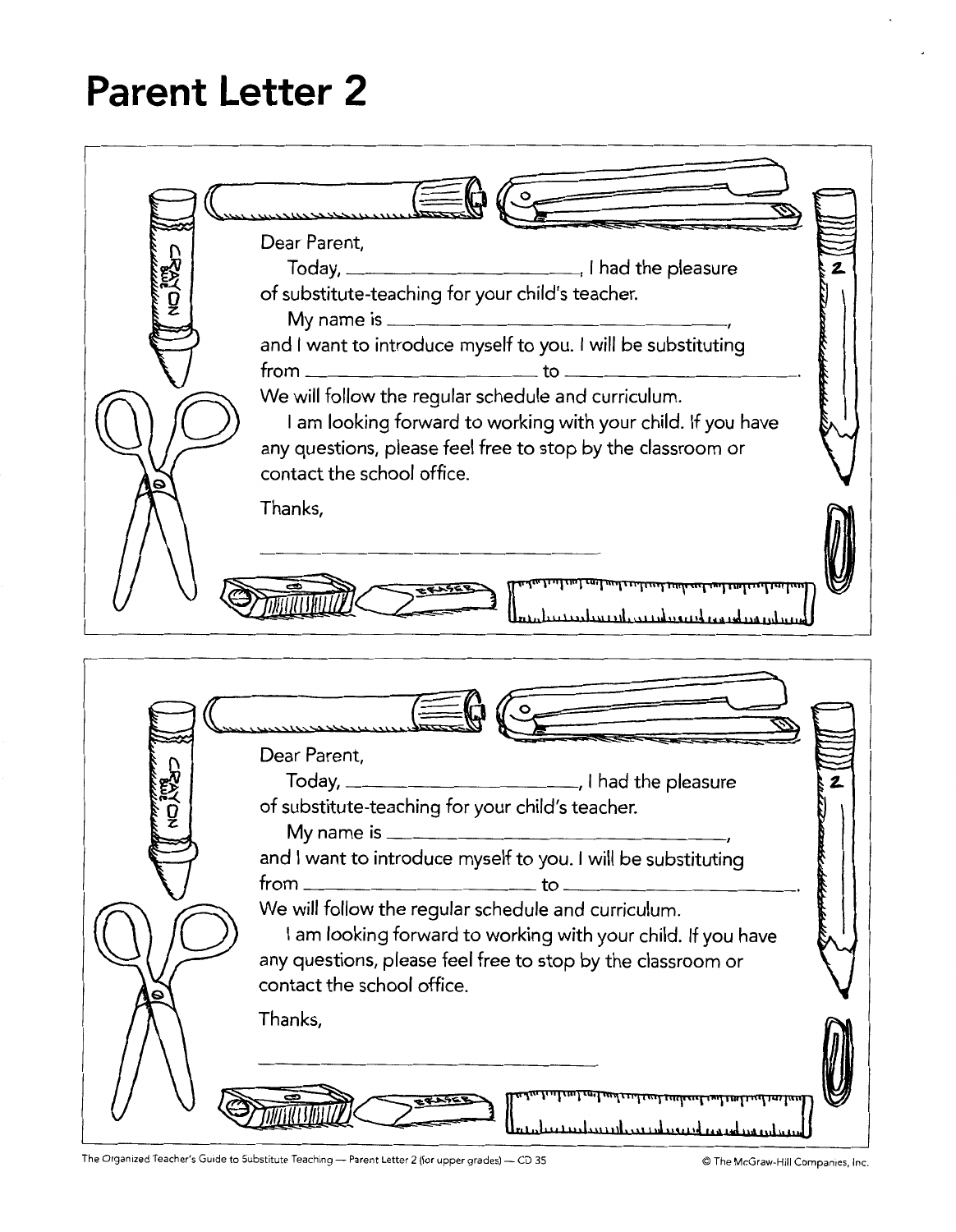## **Classroom Log**

Substitute Teacher ---------------- Date \_\_\_\_\_\_\_ \_



Print your name and destination.

Record the time when you leave the classroom and when you return. Thank you!

| Student's Name | Destination | Time Out | Time In |
|----------------|-------------|----------|---------|
|                |             |          |         |
|                |             |          |         |
|                |             |          |         |
|                |             |          |         |
|                |             |          |         |
|                |             |          |         |
|                |             |          |         |
|                |             |          |         |
|                |             |          |         |
|                |             |          |         |
|                |             |          |         |
|                |             |          |         |
|                |             |          |         |
|                |             |          |         |
|                |             |          |         |

**3**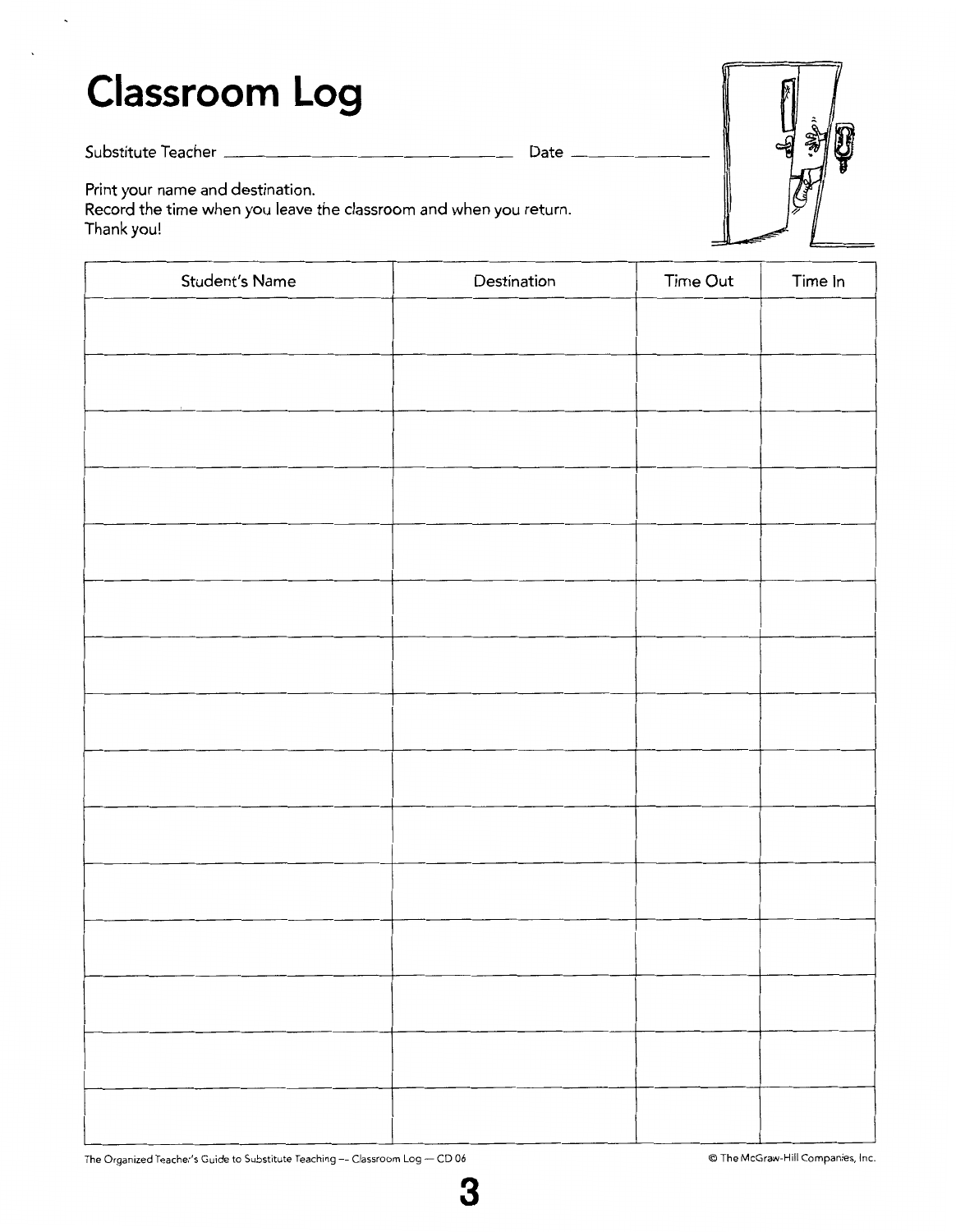Name

## **Desk Name Tag**

- 1. Print, write, or type your name in the center panel above.
- 2. Decorate your name tag.
- 3. Fold along the dotted lines, tucking this section underneath to create a name tag that stands by itself.

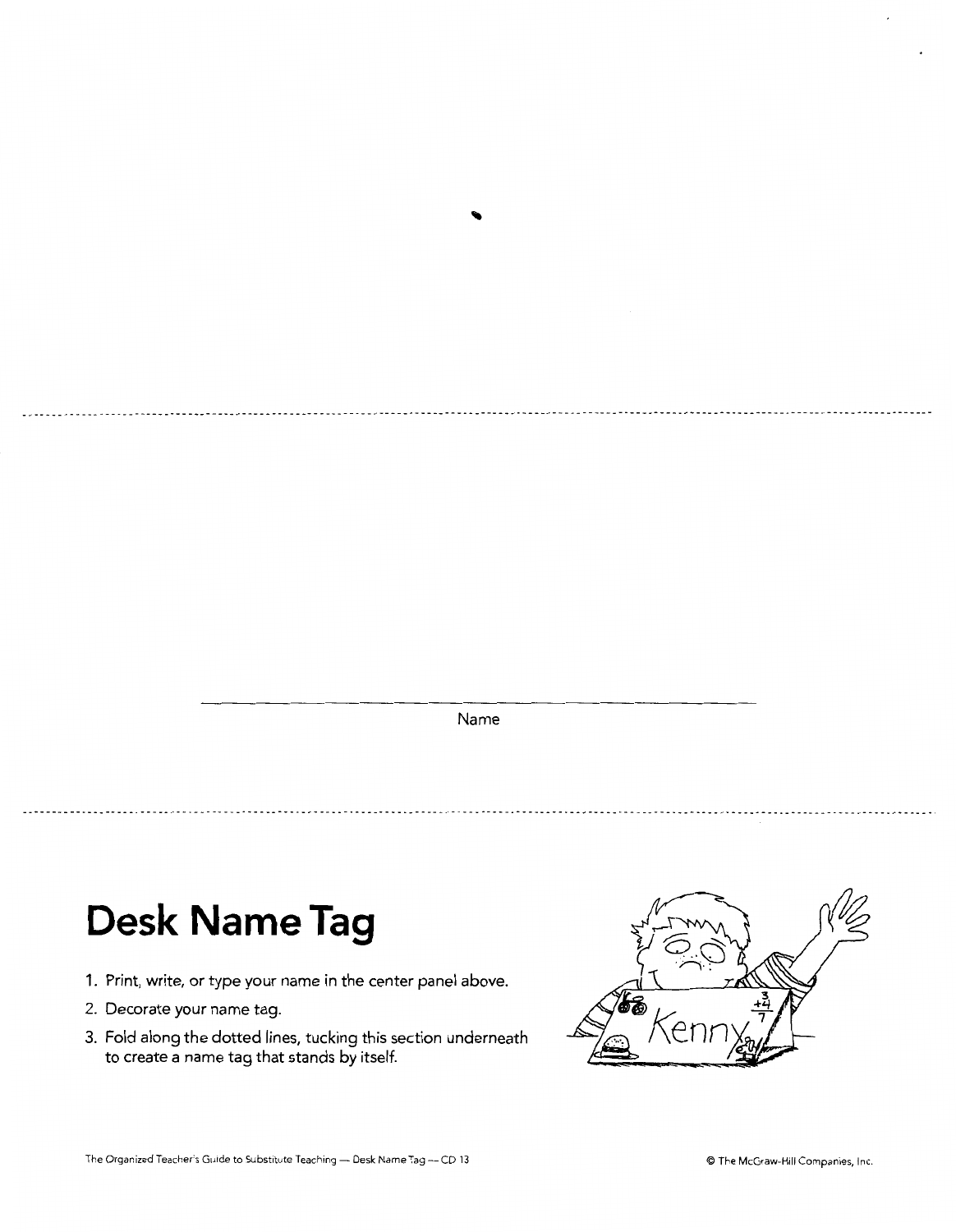### **Lesson Plan: Direct Instruction**

| Unit    | Grade level __ |
|---------|----------------|
| Teacher | Suggested time |

Title------------------------

Instructional Objectives State *learning objectives: "By the end of the lesson,* students *will be able* to ... "

Materials and Equipment Note *required materials* and *equipment* or *technology* needs.

Vocabulary *List* new or *unfamiliar vocabulary that will be addressed* in *the lesson.* 

Anticipatory Set *Explain how* you *will* grab *the* students' *attention.* 

Input Note past *information that is relevant* to *the lesson.* 

Lesson Steps *List the* sequence *of* steps *for the lesson.* 



The Organized Teacher's Guide to Substitute Teaching -- Lesson Plan: Direct Instruction (with instructions) - CD 29 (1 of 2) © The McGraw-Hill Companies, Inc.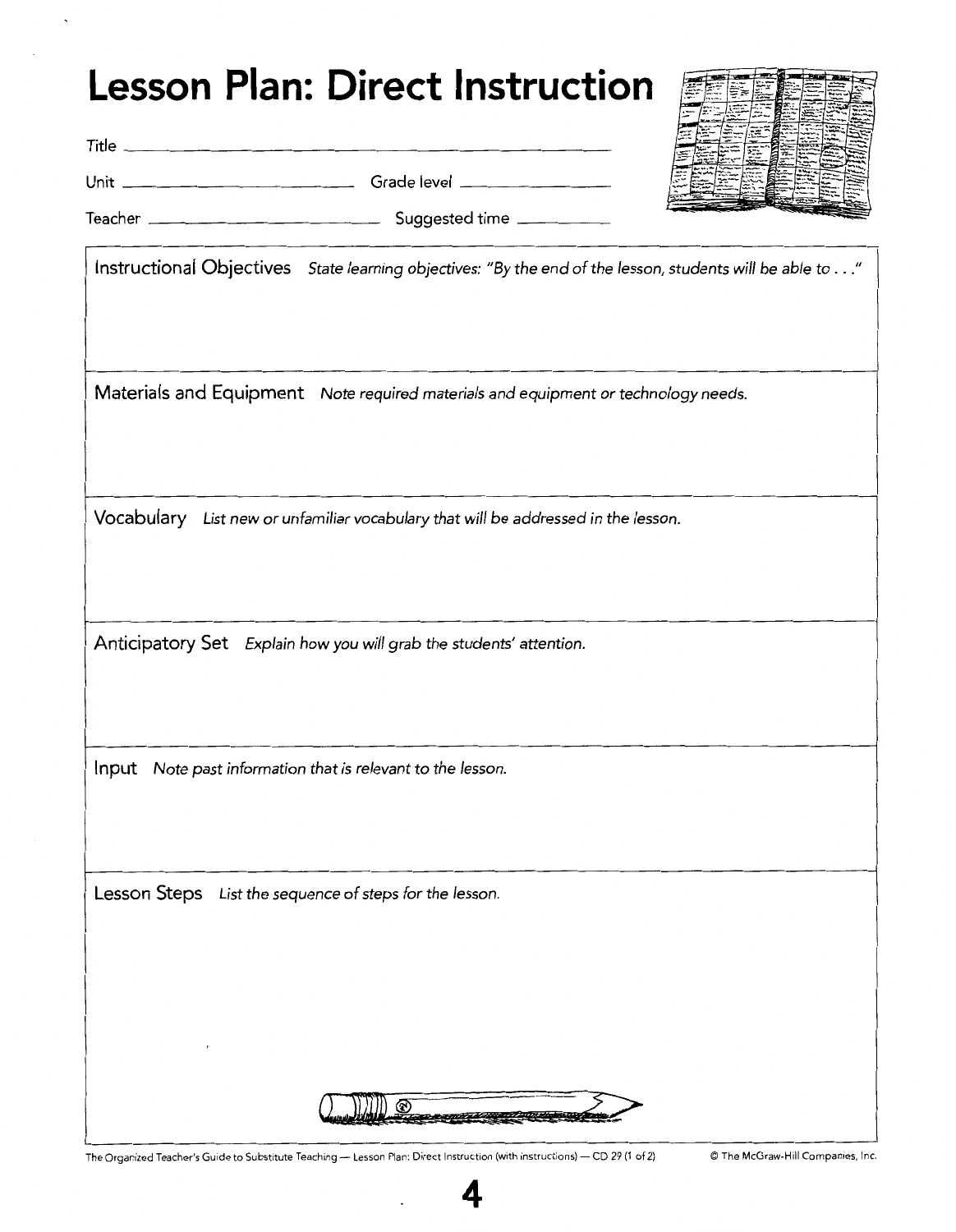**Guided Practice** *Describe the activity that the students and teacher* can *perform together toward meeting the objective.* 

**Check for Understanding** *Do* a *quick and simple* assessment *to confirm student understanding.* 

**Independent Practice** *Have students work independently* on a *task in direct correlation with the objective.* 

**Closure** *Review what* was *learned during the lesson through* a *series of related questions or ideas.* 

**State Content Standards** *Note the state standards that are addressed in the lesson.* 

**Modifications/Special Needs/Technology** *Note modifications, differentiation of instruction, technology needs, use of* an *aide, etc.* 

**Assessment/Homework/Project** *Assign work that will help students continue to master the objective.* 

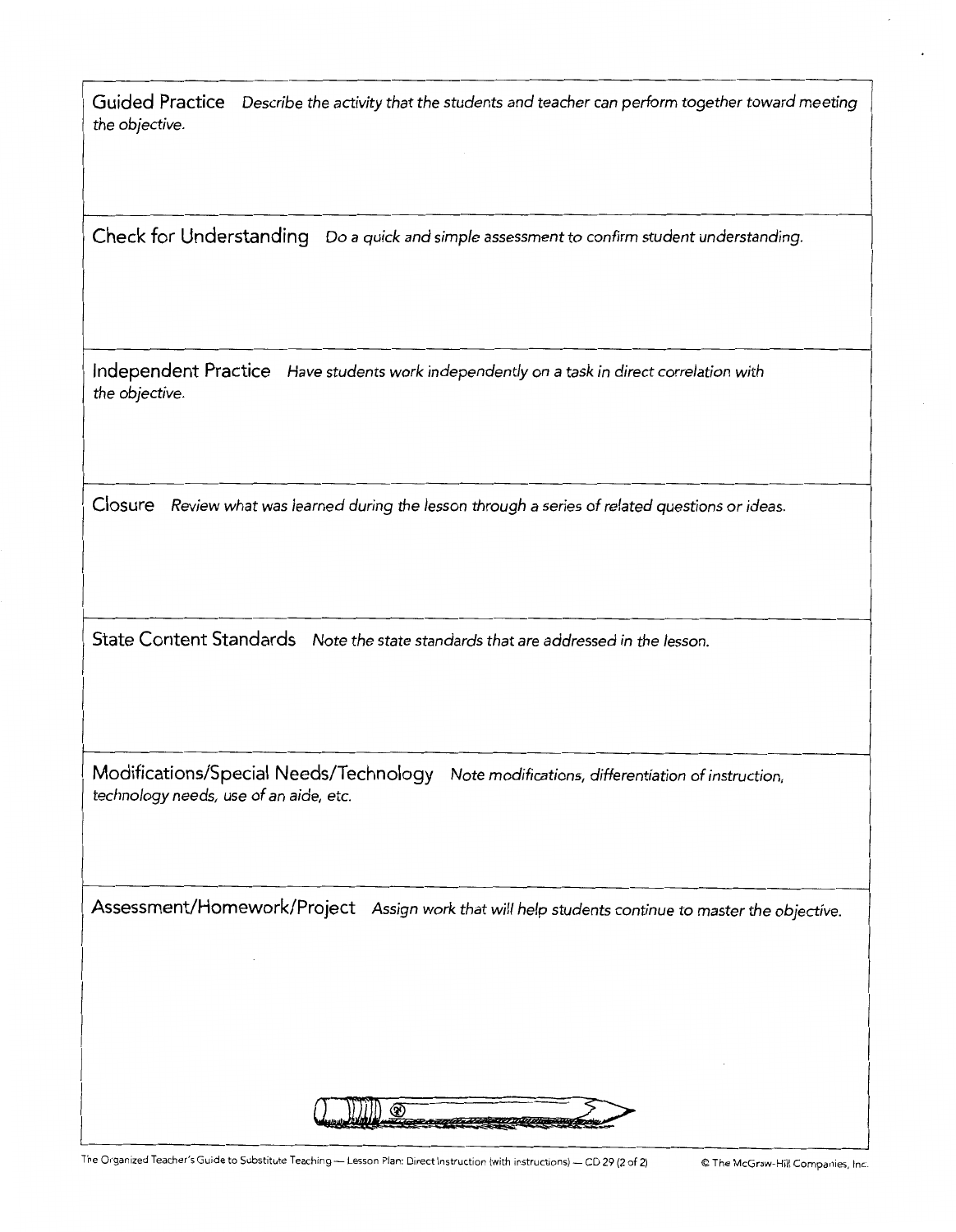## **KWL Organizer**

| Name | <b>Date</b> | Topic |
|------|-------------|-------|
|      |             |       |

Think about the unit or topic you are studying. Consider what you already **know,** what you **want** to know, and what you have **learned.** 



The Organized Teacher's Guide to Substitute Teaching — KWL Organizer — CD 28  $\blacksquare$ 

**Ll)**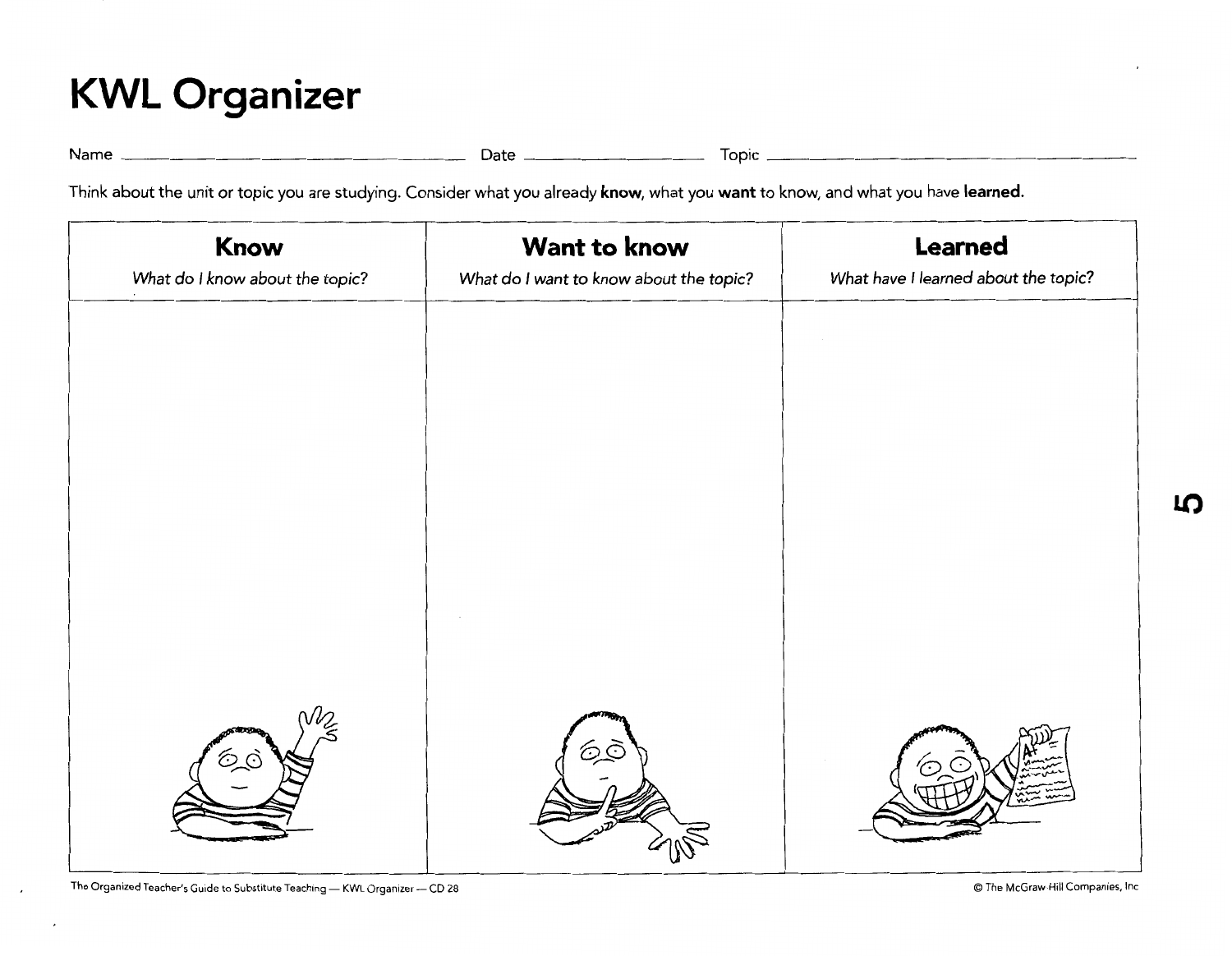

The Organized Teacher's Guide to Substitute Teaching --- Web Organizer --- CD 62

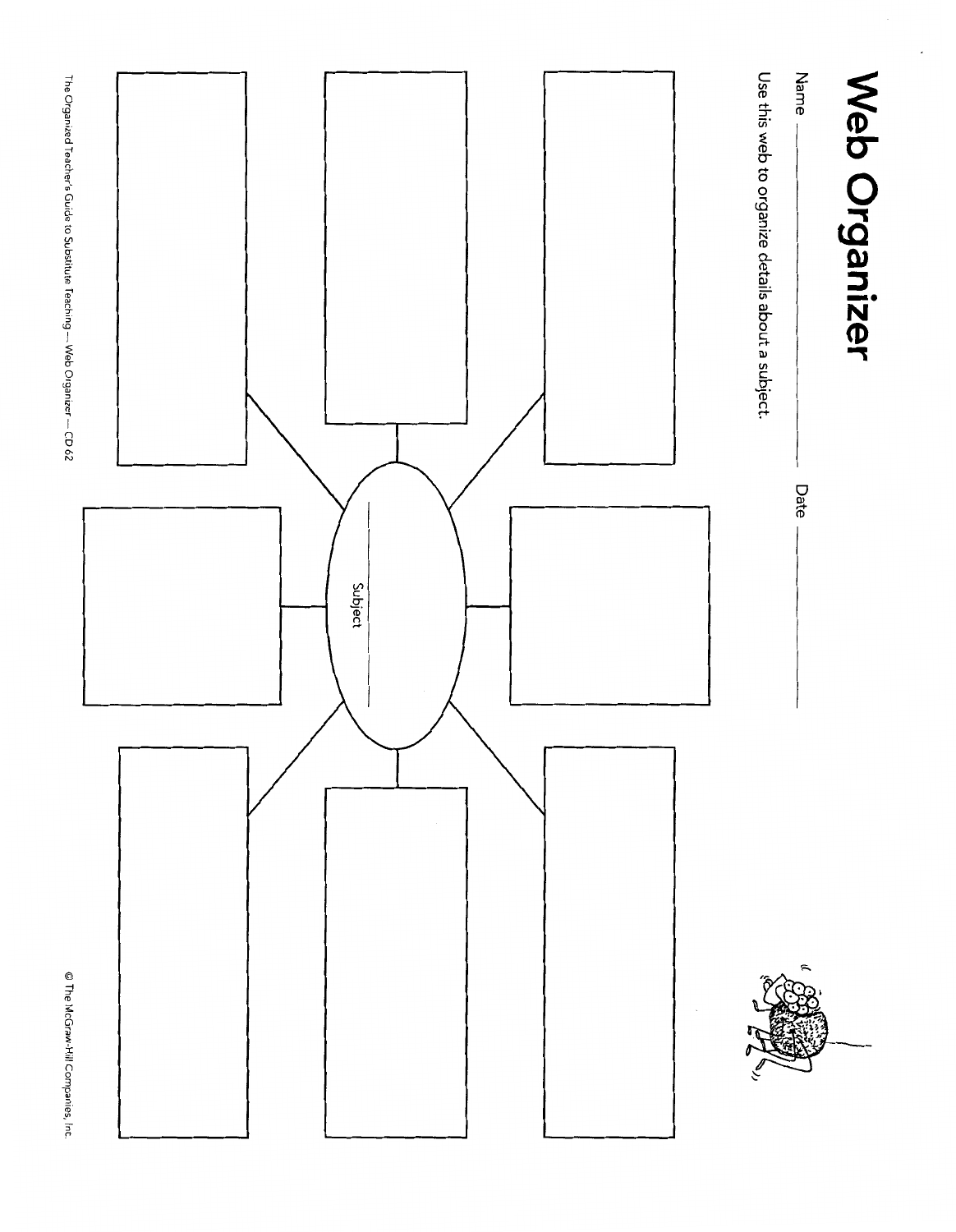# **Geometric Shape Organizer**

Name------------------ Date \_\_\_\_\_\_\_\_\_ \_



Write the names of up to six shapes and solid forms, then illustrate them. Draw up to three examples of each.

| Shape/Solid | Shape/Solid | Shape/Solid | Shape/Solid | Shape/Solid | Shape/Solid          |
|-------------|-------------|-------------|-------------|-------------|----------------------|
|             |             |             |             |             |                      |
| Example     | Example     | Example     | Example     | Example     | Example              |
|             |             |             |             |             |                      |
|             |             |             |             |             |                      |
|             |             |             |             |             | $\ddot{\phantom{a}}$ |
|             |             |             |             |             | $\epsilon$           |
| Example     | Example     | Example     | Example     | Example     | Example              |
|             |             |             |             |             |                      |
|             |             |             |             |             |                      |
|             |             |             |             |             |                      |
|             |             |             |             |             |                      |
| Example     | Example     | Example     | Example     | Example     | Example              |
|             |             |             |             |             |                      |
|             |             |             |             |             |                      |
|             |             |             |             |             |                      |
|             |             |             |             |             |                      |

The Organized Teacher's Guide to Substitute Teaching — Geometric Shape Organizer - CD 16 © The McGraw-Hill Companies, Inc.

**CD**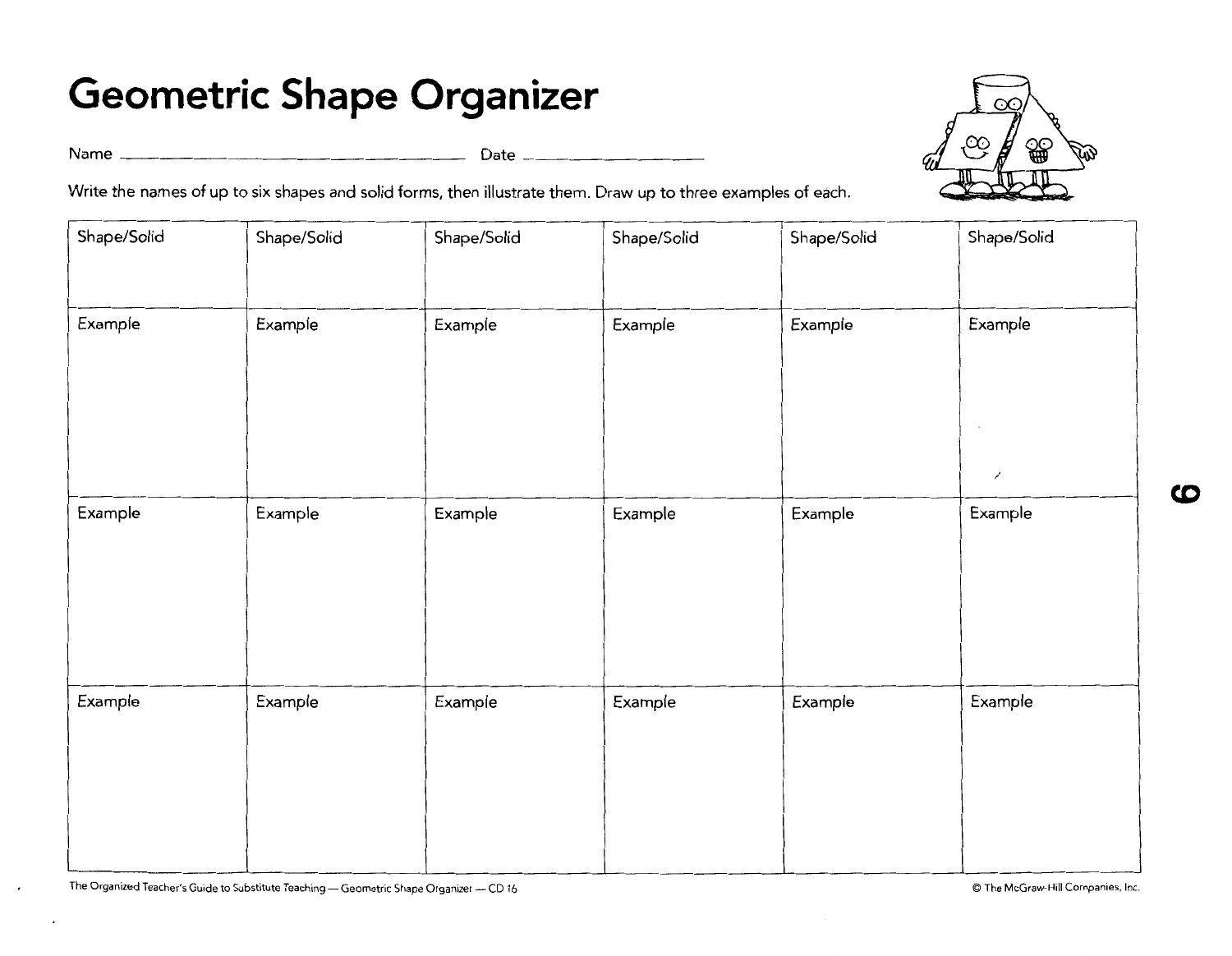#### **Flash Cards**

Choose a mathematical operation and create your own set of flash cards for it. Write the answer on the back of each flash card.



The Organized Teacher's Guide to Substitute Teaching -- Flash Cards -- CD 14

© The McGraw-Hill Companies, Inc.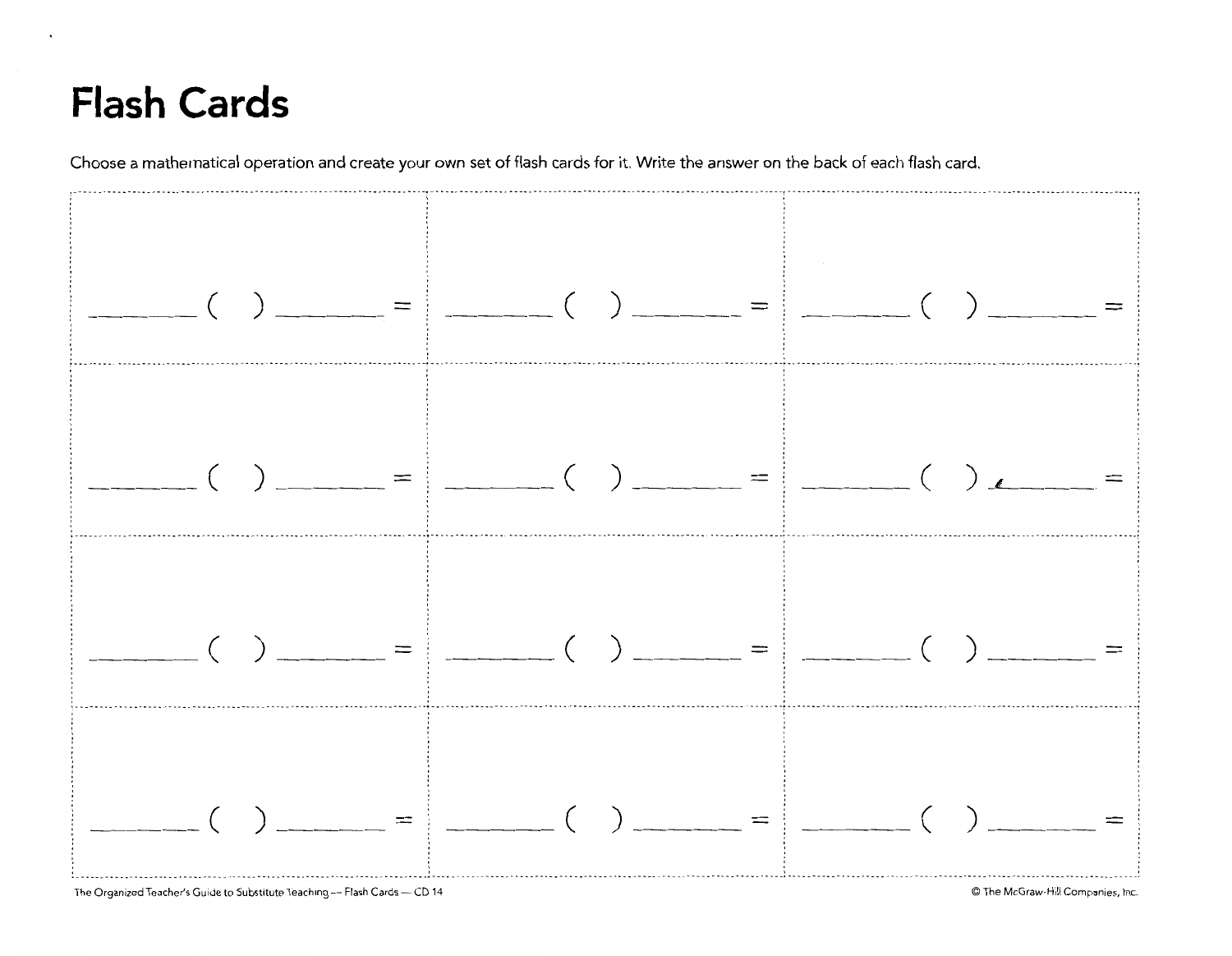#### **United States Map**



 $\pmb{\cdot}$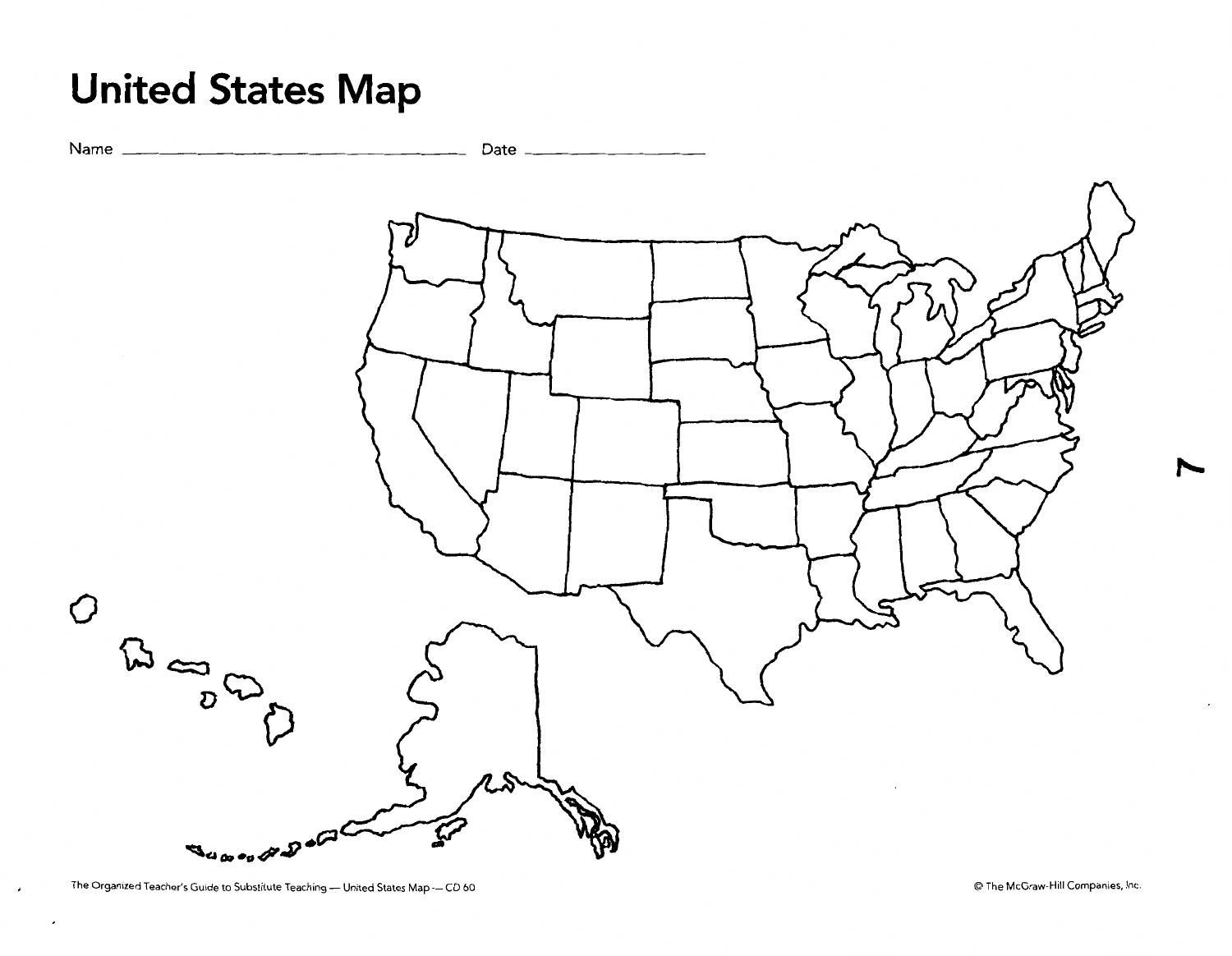# **Stair Organizer 1**

Name ------------------- Date \_\_\_\_\_\_\_\_\_ \_

Beginning at the first step, write the steps to a process or sequence a story. Write your title in the arrow. Write new vocabulary in the Word Bank.

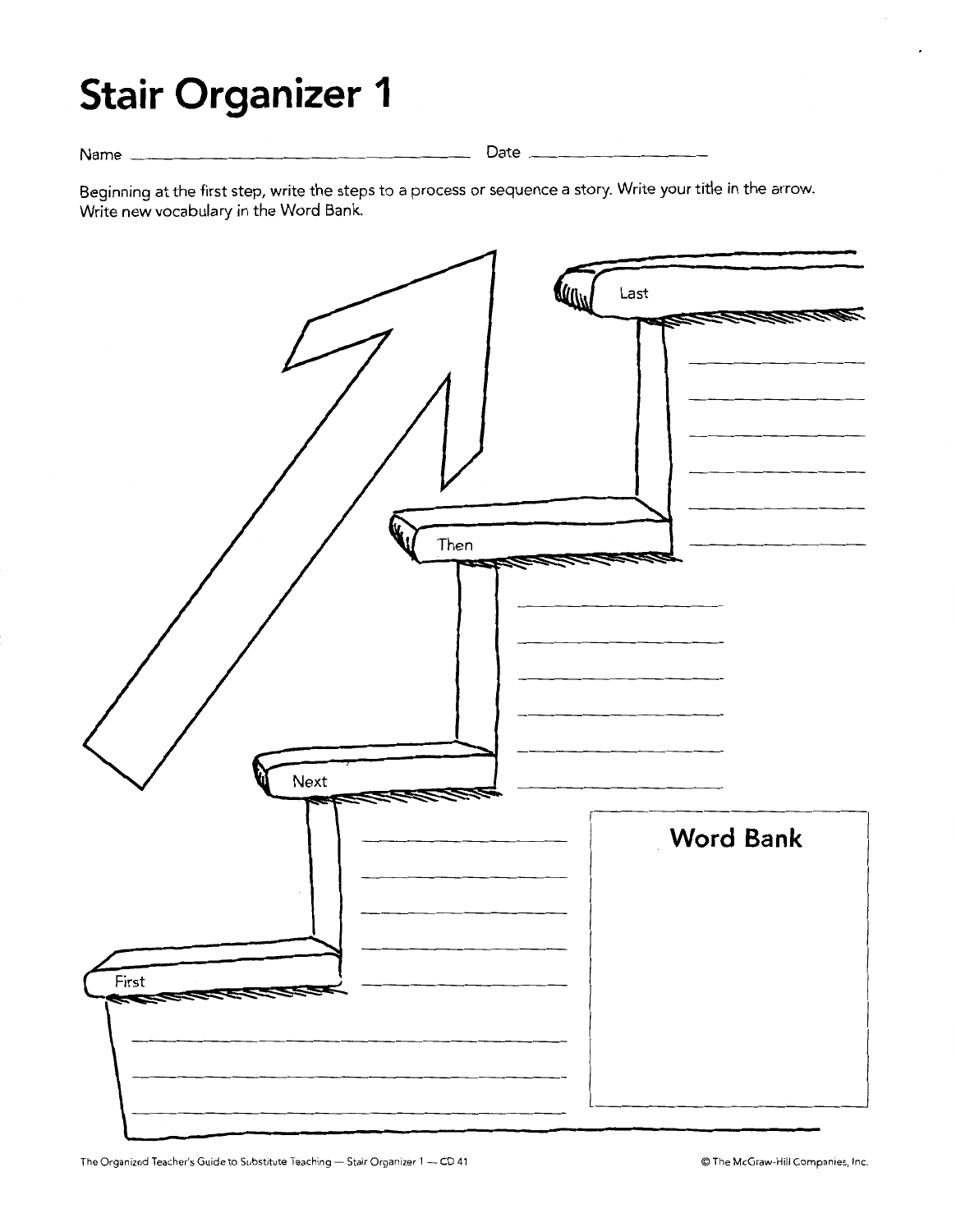# **Sandwich Organizer**

**Name** ---------------------------------------- **Date** \_\_\_\_\_\_\_\_\_\_ \_

**Plan your writing.** 



**8** 

The Organized Teacher's Guide to Substitute Teaching — Sandwich Organizer — CD 38  $\bullet$  © The McGraw-Hill Companies, Inc.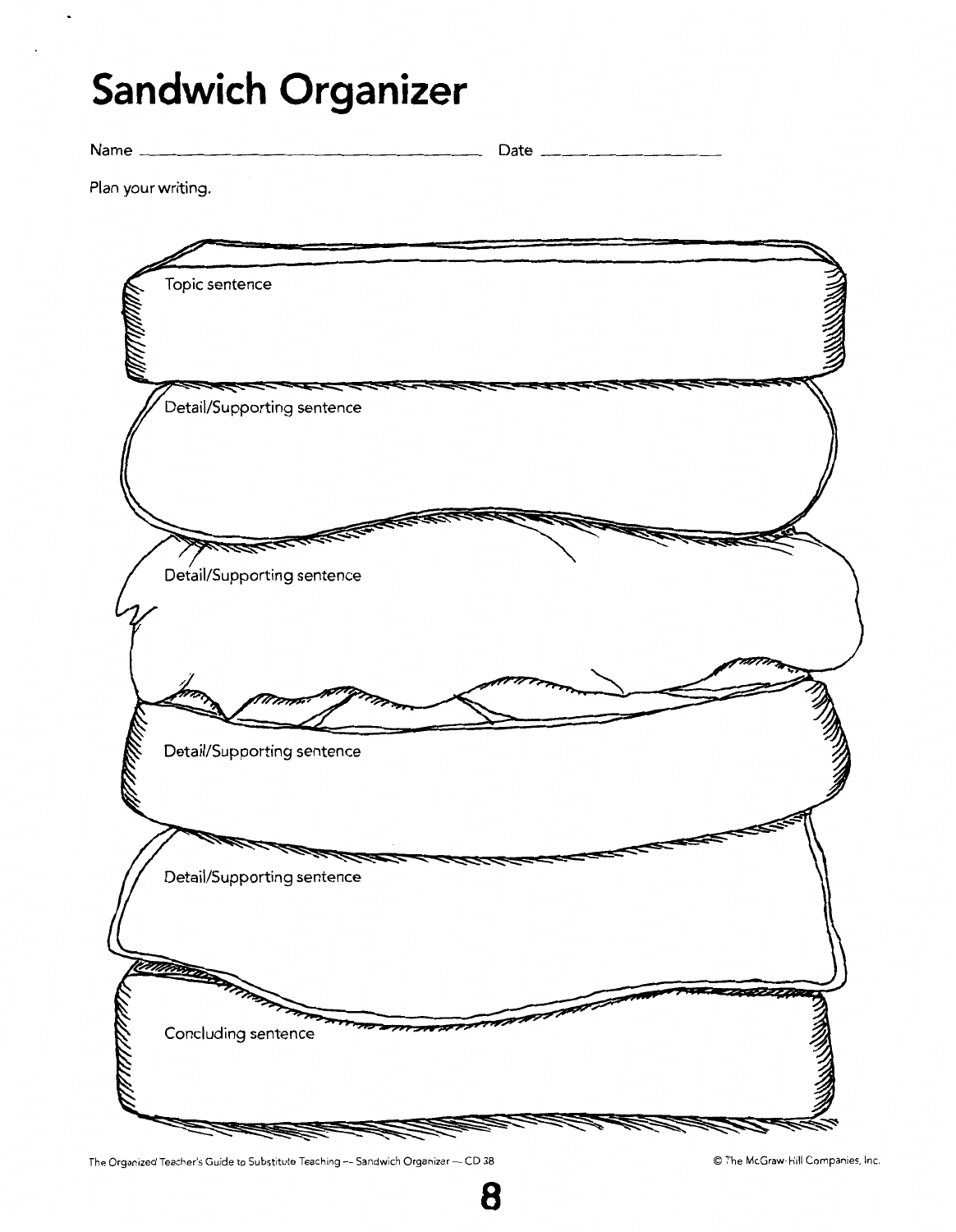# **Story Organizer**

Name ------------------ Date \_\_\_\_\_\_\_\_\_ \_



Illustrate a cover for the book on the back of this sheet. Include the title and the names of the author and illustrator.

|            |         |                      | Copyright ______________________ |
|------------|---------|----------------------|----------------------------------|
|            |         |                      |                                  |
| Setting    |         |                      |                                  |
|            |         |                      |                                  |
|            |         |                      |                                  |
| Main Idea  |         |                      |                                  |
|            |         |                      |                                  |
| Characters |         |                      |                                  |
|            |         |                      |                                  |
|            |         |                      |                                  |
|            |         | Climax/Turning Point |                                  |
|            |         |                      |                                  |
|            |         |                      |                                  |
|            |         |                      |                                  |
|            | Problem |                      | Solution/Resolution              |
|            |         |                      |                                  |
|            |         |                      |                                  |
|            |         |                      |                                  |
|            |         |                      |                                  |
|            |         |                      |                                  |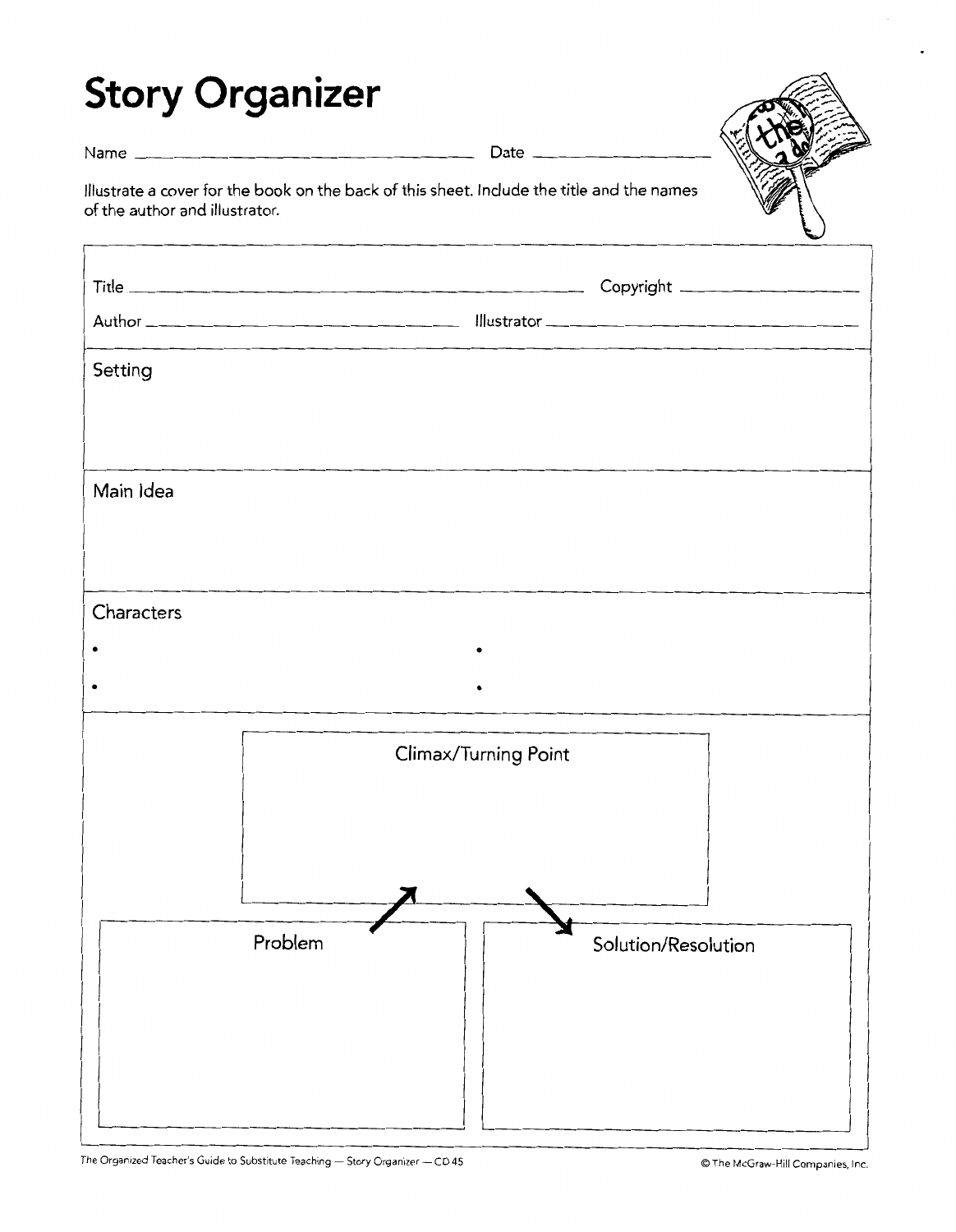

The Organized Teacher's Guide to Substitute Teaching - Bookmarks - CD 05

**0)**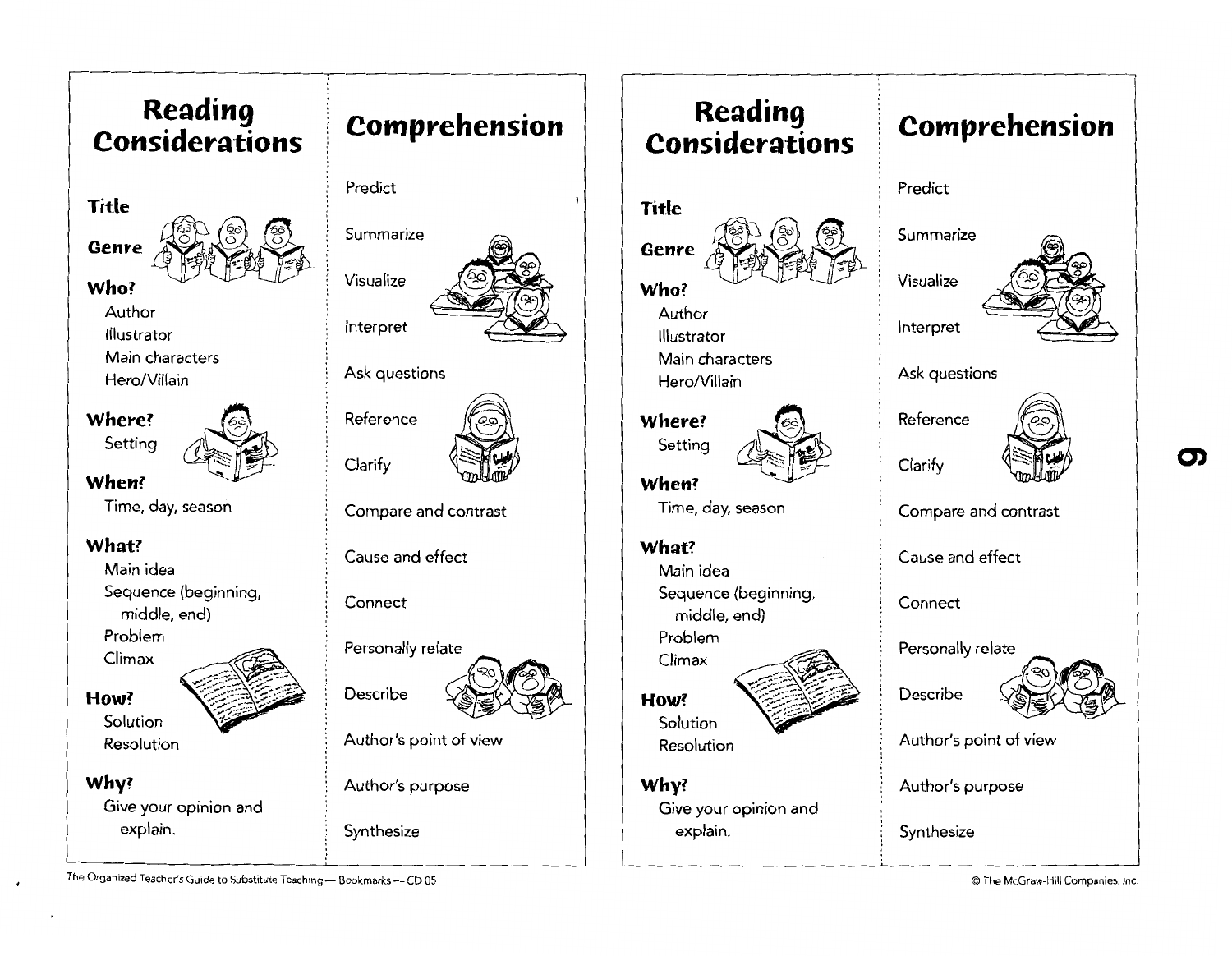## **Super Star Tickets 1**



The Organized Teacher's Guide to Substitute Teaching - Super Star Tickets 1 - CD 54

©The McGraw-Hill Companies, Inc.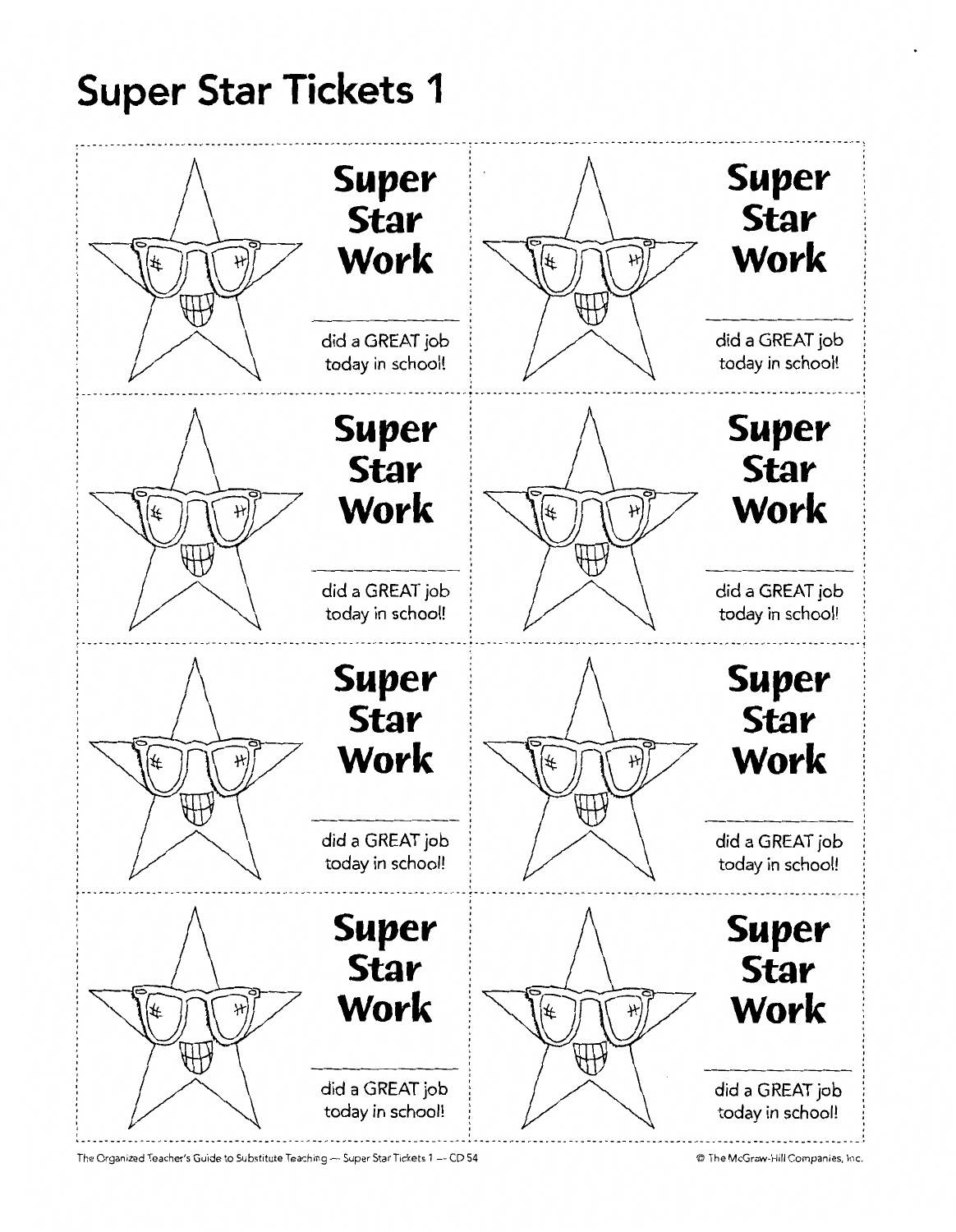### **Substitute Teacher Feedback Note**

| Substitute Teacher's Name                                                               |         |                 | Date          |       |  |
|-----------------------------------------------------------------------------------------|---------|-----------------|---------------|-------|--|
|                                                                                         |         |                 |               |       |  |
| Employee Number                                                                         | E-mail  |                 | Phone         |       |  |
| Attendance                                                                              |         |                 |               |       |  |
| Tardy students                                                                          |         | Absent students |               |       |  |
|                                                                                         |         |                 |               |       |  |
|                                                                                         |         |                 |               |       |  |
|                                                                                         |         |                 |               |       |  |
|                                                                                         |         |                 |               |       |  |
| Student's Name                                                                          | Helpful | Challenging     | Disrespectful | Other |  |
|                                                                                         |         |                 |               |       |  |
|                                                                                         |         |                 |               |       |  |
|                                                                                         |         |                 |               |       |  |
|                                                                                         |         |                 |               |       |  |
|                                                                                         |         |                 |               |       |  |
|                                                                                         |         |                 |               |       |  |
|                                                                                         |         |                 |               |       |  |
| Notes about the day (What was covered, what was not, and a general overview of the day) |         |                 |               |       |  |
|                                                                                         |         |                 |               |       |  |
|                                                                                         |         |                 |               |       |  |
|                                                                                         |         |                 |               |       |  |
|                                                                                         |         |                 |               |       |  |
|                                                                                         |         |                 |               |       |  |
|                                                                                         |         |                 |               |       |  |
|                                                                                         |         |                 |               |       |  |
|                                                                                         |         |                 |               | FIM   |  |
|                                                                                         |         |                 |               |       |  |